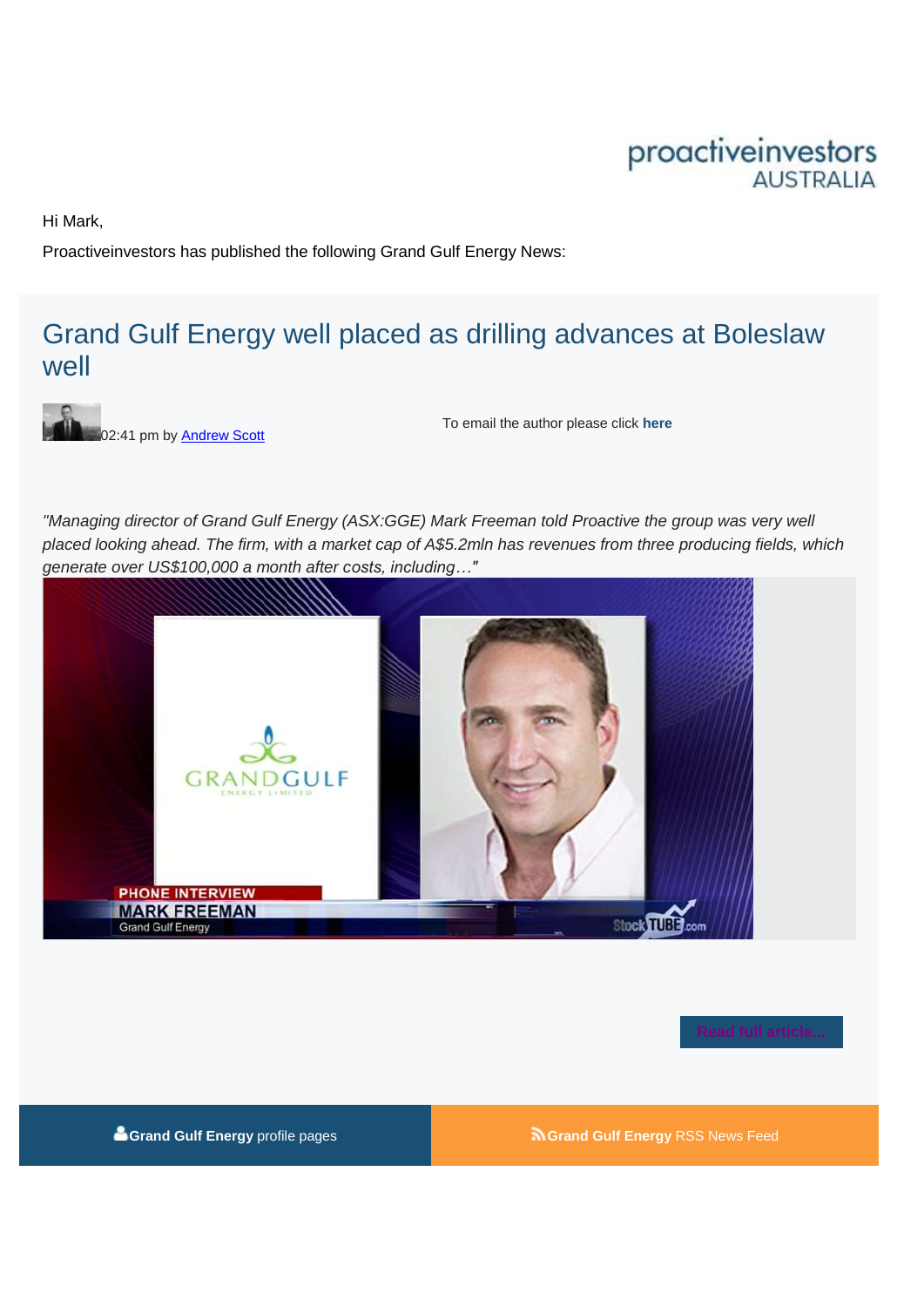#### **YOU WILL ALSO FIND THIS PUBLISHED ON:**

| Capital               | http://www.oilcapital.com/companies/stocktube/6619/grand-gulf-energy-well-placed-as-<br>drilling-advances-at-boleslaw-well-6619.html |
|-----------------------|--------------------------------------------------------------------------------------------------------------------------------------|
|                       | http://www.stocktube.com/video/6619/grand-gulf-energy-well-placed-as-drilling-<br>advances-at-boleslaw-well-6619.html                |
| Google news           | https://www.google.com.au/search?hl=en≷=au&tbm=nws&authuser=0&q=Grand+Gulf+Energy                                                    |
| <b>Google</b> finance | http://www.google.com/finance?q=ASX%3AGGE                                                                                            |
|                       | http://www.bing.com/search?q=Grand+Gulf+Energy                                                                                       |
| <b>Ewitter</b>        | https://twitter.com/search?q=Grand Gulf Energy                                                                                       |
| <b>YAHOO!</b>         | https://au.search.yahoo.com/search?ei=UTF-8&_from=R40&fr=yfp-t-502-<br>sb&p=Grand+Gulf+Energy                                        |

#### **LATEST FEATURED VIDEO**



### [Grand Gulf Energy well placed as drilling](http://www.proactiveinvestors.com.au/companies/stocktube/6619/grand-gulf-energy-well-placed-as-drilling-advances-at-boleslaw-well-6619.html)  [advances at Boleslaw well](http://www.proactiveinvestors.com.au/companies/stocktube/6619/grand-gulf-energy-well-placed-as-drilling-advances-at-boleslaw-well-6619.html)

Managing director of Grand Gulf Energy (ASX:GGE) Mark Freeman told Proactive the group was very well placed looking ahead. The firm, with a market cap of A\$5.2mln has revenues from three producing fields, which generate over US\$100,000 a month...

December 15 2016